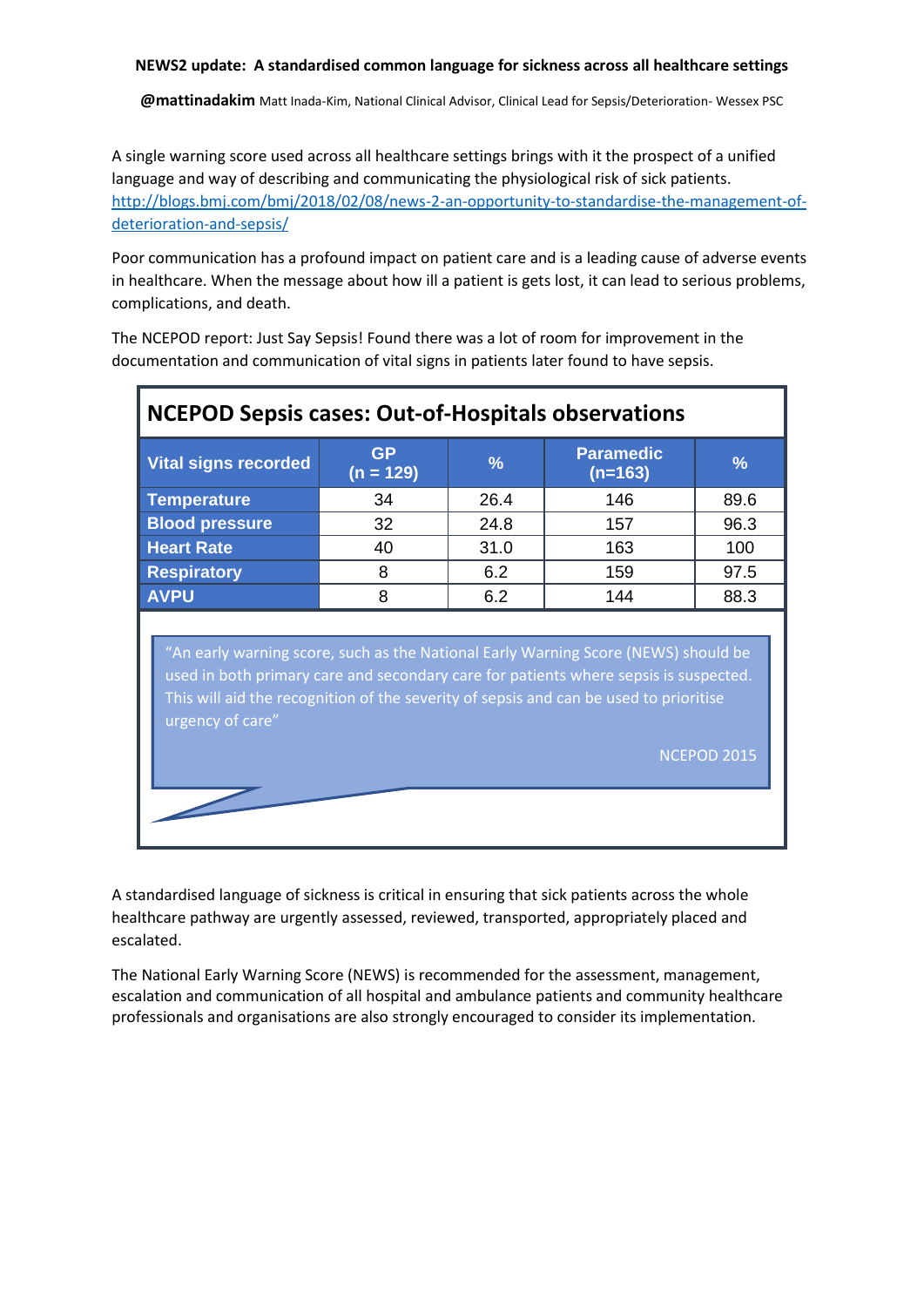**@mattinadakim** Matt Inada-Kim, National Clinical Advisor, Clinical Lead for Sepsis/Deterioration- Wessex PSC

# **National Early Warning Score (NEWS)**

Validated tool widely used in acute care comprising six biological measurements that are scored then added up to give an aggregate (or total)

- Respiration Rate
- Oxygen Saturations
- **Temperature**
- Systolic Blood Pressure
- Heart Rate
- Level of Consciousness (defined by AVPU)

NEWS can be used for both initial assessment of acute-illness severity and as a track-andtrigger to identify acute clinical deterioration and response



NEWS was developed from comparing the observations of emergency admission survivors and nonsurvivors, and as infection is the most common reason for acute admission, it is unsurprising that NEWS2 is at the heart of the national cross-system Sepsis programme.

NEWS has recently been updated to NEWS2. The major updates include the addition of:

- 1. An oxygen saturation sub chart for those at risk of hypercapnic respiratory failure (where oxygen saturations of 88-92% are accepted as normal) to better tailor escalation to baseline oxygen levels in those with chronic respiratory disease.
- 2. The addition of New Confusion (or delirium) to the level of consciousness score.
- 3. The reinforcement of the value of aggregate scores versus single parameter extreme recordings.

# <https://www.rcplondon.ac.uk/projects/outputs/national-early-warning-score-news-2>

#### **NHS England's Sepsis Implementation Guidance**

Sepsis can affect anybody and in all settings. Everybody needs to be aware: the public, carers, community staff, GPs and practice teams, ambulances and hospital staff. 1.8 million patients are acutely admitted with bacterial infection (termed those with suspicion of sepsis) to English NHS hospitals per year. Of these, an estimated 123,000 have sepsis and 37,000 of these die, with survivors often left with long term health problems. The sooner patients with sepsis are identified,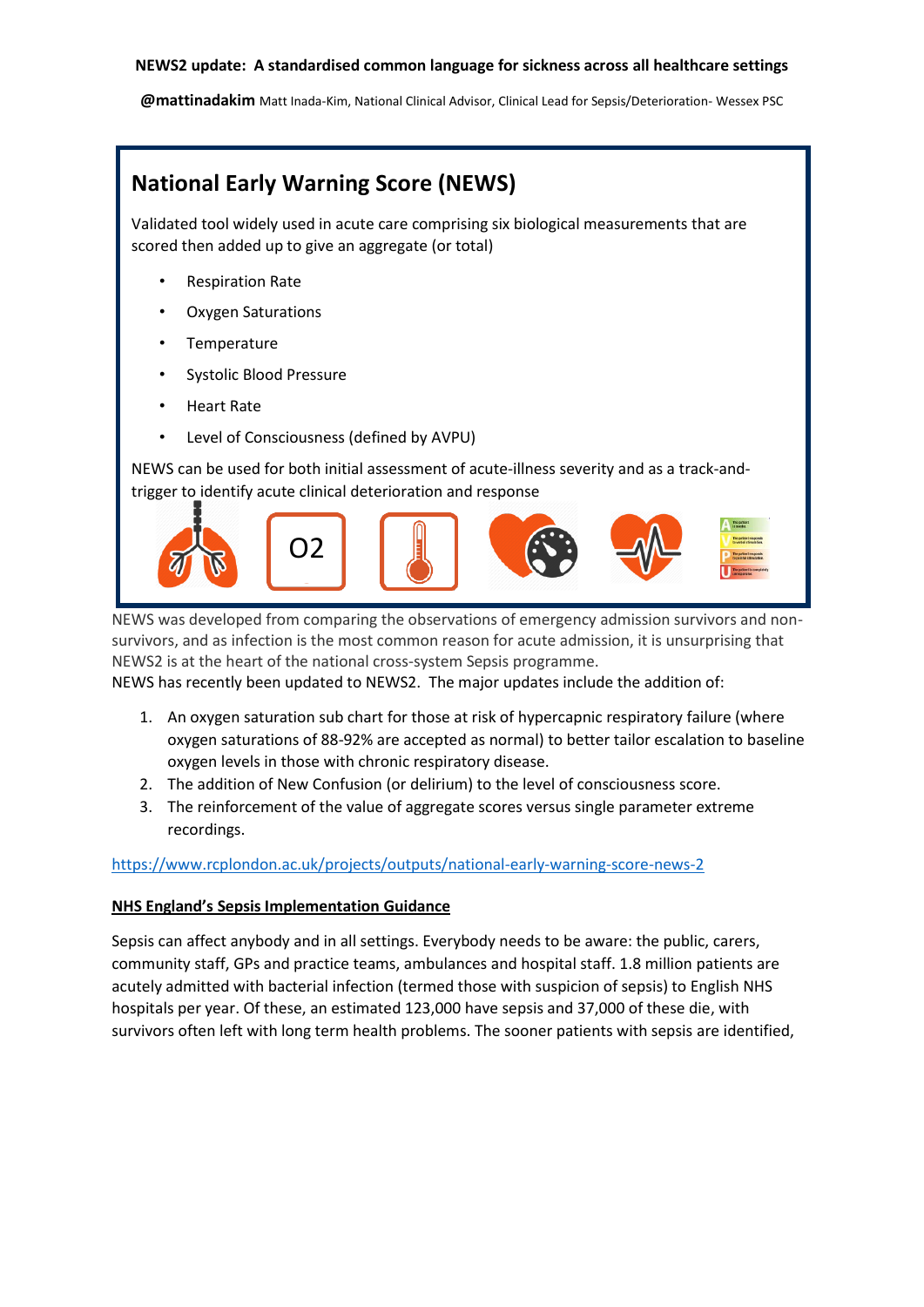**@mattinadakim** Matt Inada-Kim, National Clinical Advisor, Clinical Lead for Sepsis/Deterioration- Wessex PSC

| ADULT NEWS Escalation Chart for the physically deteriorating patient<br>NEWS-everybody is speaking the same language                                                                                                                                                                        |                                                                                                                                                                                                                                                                                                                                                                                              |                |                                                                                                                                                                                                                                                                                                                                                                                                                                                                              |                                                                                                                                 |                                                                                                                      |                                                                                                        |             |                                                                                                                                                                                                                                                                                                                                                                                                                                                                                                                                                                                                                                                                                                                                                                                                                                             |  |  |
|---------------------------------------------------------------------------------------------------------------------------------------------------------------------------------------------------------------------------------------------------------------------------------------------|----------------------------------------------------------------------------------------------------------------------------------------------------------------------------------------------------------------------------------------------------------------------------------------------------------------------------------------------------------------------------------------------|----------------|------------------------------------------------------------------------------------------------------------------------------------------------------------------------------------------------------------------------------------------------------------------------------------------------------------------------------------------------------------------------------------------------------------------------------------------------------------------------------|---------------------------------------------------------------------------------------------------------------------------------|----------------------------------------------------------------------------------------------------------------------|--------------------------------------------------------------------------------------------------------|-------------|---------------------------------------------------------------------------------------------------------------------------------------------------------------------------------------------------------------------------------------------------------------------------------------------------------------------------------------------------------------------------------------------------------------------------------------------------------------------------------------------------------------------------------------------------------------------------------------------------------------------------------------------------------------------------------------------------------------------------------------------------------------------------------------------------------------------------------------------|--|--|
|                                                                                                                                                                                                                                                                                             | 3                                                                                                                                                                                                                                                                                                                                                                                            | $\overline{2}$ | $\mathbf{1}$                                                                                                                                                                                                                                                                                                                                                                                                                                                                 | $\mathbf{0}$                                                                                                                    | $\mathbf{1}$                                                                                                         | $\overline{2}$                                                                                         | 3           | NEWS helps decision making, but doesn't replace CLINICAL<br>JUDGEMENT. Most importantly it means the whole<br>pathway is aware of how unwell the patient is.<br>Add up the Total NEWS (aggregate)-the Higher the Score<br>the higher the mortality risk<br>Try to establish Baseline NEWS / obs in those with chronic<br>illness& communicate this in referrals<br>A NEWS total of 5 identifies a sick patient who requires<br>urgent review (single Red observations e.g. Respiratory<br>Rate ≥25 or a Heart rate of 140 also demand escalation)<br>There are two O2 Sats charts to cater for those with<br>Chronic hypoxia.<br>C in Level of Consciousness relates to NEW Confusion<br>If referring patients on, please communicate the NEWS.<br>Ambulances, hospitals and care homes are all<br>implementing NEWS across their services. |  |  |
| Respiratory<br>Rate                                                                                                                                                                                                                                                                         | ≤8                                                                                                                                                                                                                                                                                                                                                                                           |                | $9 - 11$                                                                                                                                                                                                                                                                                                                                                                                                                                                                     | $12 - 20$                                                                                                                       |                                                                                                                      | $21 - 24$                                                                                              | $\geq$ 25   |                                                                                                                                                                                                                                                                                                                                                                                                                                                                                                                                                                                                                                                                                                                                                                                                                                             |  |  |
| O <sub>2</sub> Sats<br><b>NORMAL</b>                                                                                                                                                                                                                                                        | 591                                                                                                                                                                                                                                                                                                                                                                                          | 92-93          | 94-95                                                                                                                                                                                                                                                                                                                                                                                                                                                                        | 296                                                                                                                             |                                                                                                                      |                                                                                                        |             |                                                                                                                                                                                                                                                                                                                                                                                                                                                                                                                                                                                                                                                                                                                                                                                                                                             |  |  |
| O <sub>2</sub> Sats<br><b>CHRONIC</b><br>HYPOXIA                                                                                                                                                                                                                                            | $83$                                                                                                                                                                                                                                                                                                                                                                                         | 84-85          | 86-87                                                                                                                                                                                                                                                                                                                                                                                                                                                                        | 88-92                                                                                                                           |                                                                                                                      |                                                                                                        |             |                                                                                                                                                                                                                                                                                                                                                                                                                                                                                                                                                                                                                                                                                                                                                                                                                                             |  |  |
| Suppl O <sub>2</sub>                                                                                                                                                                                                                                                                        |                                                                                                                                                                                                                                                                                                                                                                                              | <b>Yes</b>     |                                                                                                                                                                                                                                                                                                                                                                                                                                                                              | <b>No</b>                                                                                                                       |                                                                                                                      |                                                                                                        |             |                                                                                                                                                                                                                                                                                                                                                                                                                                                                                                                                                                                                                                                                                                                                                                                                                                             |  |  |
| Temp                                                                                                                                                                                                                                                                                        | 535.0                                                                                                                                                                                                                                                                                                                                                                                        |                | $35.1 - 36.0$                                                                                                                                                                                                                                                                                                                                                                                                                                                                | 36.1-38.0                                                                                                                       | $38.1 - 39.0$                                                                                                        | 239.1                                                                                                  |             |                                                                                                                                                                                                                                                                                                                                                                                                                                                                                                                                                                                                                                                                                                                                                                                                                                             |  |  |
| <b>Systolic BP</b>                                                                                                                                                                                                                                                                          | 590                                                                                                                                                                                                                                                                                                                                                                                          | 91-100         | 101-110                                                                                                                                                                                                                                                                                                                                                                                                                                                                      | 111-219                                                                                                                         |                                                                                                                      |                                                                                                        | $\geq$ 220  |                                                                                                                                                                                                                                                                                                                                                                                                                                                                                                                                                                                                                                                                                                                                                                                                                                             |  |  |
| <b>Heart Rate</b>                                                                                                                                                                                                                                                                           | 540                                                                                                                                                                                                                                                                                                                                                                                          |                | 41-50                                                                                                                                                                                                                                                                                                                                                                                                                                                                        | 51-90                                                                                                                           | 91-110                                                                                                               | 111-130                                                                                                | 2131        |                                                                                                                                                                                                                                                                                                                                                                                                                                                                                                                                                                                                                                                                                                                                                                                                                                             |  |  |
| Level of<br>consciousness                                                                                                                                                                                                                                                                   |                                                                                                                                                                                                                                                                                                                                                                                              |                |                                                                                                                                                                                                                                                                                                                                                                                                                                                                              | <b>ALERT</b>                                                                                                                    |                                                                                                                      |                                                                                                        | <b>CVPU</b> |                                                                                                                                                                                                                                                                                                                                                                                                                                                                                                                                                                                                                                                                                                                                                                                                                                             |  |  |
| Consider SEPSIS, if Infection and NEWS ≥ 5. Blue light if NEWS ≥ 7. Use SCAS hotline 0300 1239806 if an ambulance is required & Communicate the NEWS                                                                                                                                        |                                                                                                                                                                                                                                                                                                                                                                                              |                |                                                                                                                                                                                                                                                                                                                                                                                                                                                                              |                                                                                                                                 |                                                                                                                      |                                                                                                        |             |                                                                                                                                                                                                                                                                                                                                                                                                                                                                                                                                                                                                                                                                                                                                                                                                                                             |  |  |
| Wessex<br>Wessex Regional All Cause Deterioration (including Sepsis) Guidance<br>For Adult $( \geq 16)$ non-pregnant patients in Care Home settings<br><b>Patient Safety Collaborative</b><br>NEWS 0-2 This score indicates the Patient is at LOW RISK<br>Any concerning clinical features? |                                                                                                                                                                                                                                                                                                                                                                                              |                |                                                                                                                                                                                                                                                                                                                                                                                                                                                                              |                                                                                                                                 |                                                                                                                      |                                                                                                        |             |                                                                                                                                                                                                                                                                                                                                                                                                                                                                                                                                                                                                                                                                                                                                                                                                                                             |  |  |
| Follow organisational NEWS protocol. Consider:<br><b>NEWS 0-2</b><br>if the patient is safe to be left at home and/or<br>safe to be reviewed in 4-12 hrs with safety netting<br>Or if clinically appropriate, referral                                                                      |                                                                                                                                                                                                                                                                                                                                                                                              |                |                                                                                                                                                                                                                                                                                                                                                                                                                                                                              |                                                                                                                                 |                                                                                                                      | • High Risk Patient (*see box)<br>• New Confusion<br>• Worry (Dr/Nurse/Pt/Carer)<br>• Significant Pain |             |                                                                                                                                                                                                                                                                                                                                                                                                                                                                                                                                                                                                                                                                                                                                                                                                                                             |  |  |
|                                                                                                                                                                                                                                                                                             |                                                                                                                                                                                                                                                                                                                                                                                              |                | · Single NEWS parameter of 3<br>• Mottled / ashen / cyanosis / new rash<br>• Not passed urine in 8 hrs<br>Feeling short of breath                                                                                                                                                                                                                                                                                                                                            |                                                                                                                                 |                                                                                                                      |                                                                                                        |             |                                                                                                                                                                                                                                                                                                                                                                                                                                                                                                                                                                                                                                                                                                                                                                                                                                             |  |  |
| <b>NEWS 3-4</b>                                                                                                                                                                                                                                                                             | Follow organisational NEWS protocol. Consider:<br>Early repeat observations until NEWS improves<br>Prompt Clinical review & based on judgement:<br>Hospital admission or<br>Planned review in 4-12 hours with open self-referral if deterioration.<br>*NB. knowledge of previous observations (within last 6 mths) is very important as some<br>patients normally 'run' a low BP or hypoxia. |                |                                                                                                                                                                                                                                                                                                                                                                                                                                                                              |                                                                                                                                 |                                                                                                                      |                                                                                                        |             | *High Risk Patient<br>Age $\geq$ 75 years<br>Immunosuppressed<br>Chemotherapy<br><b>IV Drug Abuse</b>                                                                                                                                                                                                                                                                                                                                                                                                                                                                                                                                                                                                                                                                                                                                       |  |  |
| $NEWS \geq 5$<br><b>OR Concerning Features</b><br>(see box)                                                                                                                                                                                                                                 |                                                                                                                                                                                                                                                                                                                                                                                              |                | Surgery / Trauma <6/52<br>NEWS ≥ 5 Patient is at MEDIUM RISK<br><b>Broken Skin</b><br>Pt's physiological parameters indicates systemic distress & organ dysfunction<br>Indwelling line / catheter in-situ<br>OR Concerning clinical features are present (see box)<br>Current / recent antibiotics<br>It is Likely that Urgent (1hr) hospital assessment will be required based on Clinical<br>judgement<br>Consider any existing End of Life Care Plan / Advanced Directive |                                                                                                                                 |                                                                                                                      |                                                                                                        |             |                                                                                                                                                                                                                                                                                                                                                                                                                                                                                                                                                                                                                                                                                                                                                                                                                                             |  |  |
| $NEWS \geq 7$                                                                                                                                                                                                                                                                               |                                                                                                                                                                                                                                                                                                                                                                                              |                |                                                                                                                                                                                                                                                                                                                                                                                                                                                                              | NEWS ≥ 7 Patient is at HIGH RISK<br>Severe systemic distress likely<br>999 escalation with continuous monitoring until transfer | A NEWS 5 or more in the<br>presence of suspected infection<br>should prompt the clinician to<br><b>THINK SEPSIS!</b> |                                                                                                        |             |                                                                                                                                                                                                                                                                                                                                                                                                                                                                                                                                                                                                                                                                                                                                                                                                                                             |  |  |

WACDG v1 - 11<sup>th</sup> May 2018

treated with antibiotics and reviewed by senior clinicians, the better their chances of surviving without harm.

The operational NHS England Sepsis Implementation Guidance was developed by an expert consensus group in October 2017 to standardise the national operational sepsis definition. It states that an aggregate **NEWS ≥ 5 or more identifies adult hospital patients who are severely ill** with likely organ dysfunction and who require **urgent assessment by a senior clinical decision-maker**. Where aggregate NEWS **≥** 5 is accompanied by suspicion of sepsis this should prompt the senior clinical decision-maker, **using clinical judgment**, to start appropriate treatment, as indicated, within an hour of the risk being recognised.